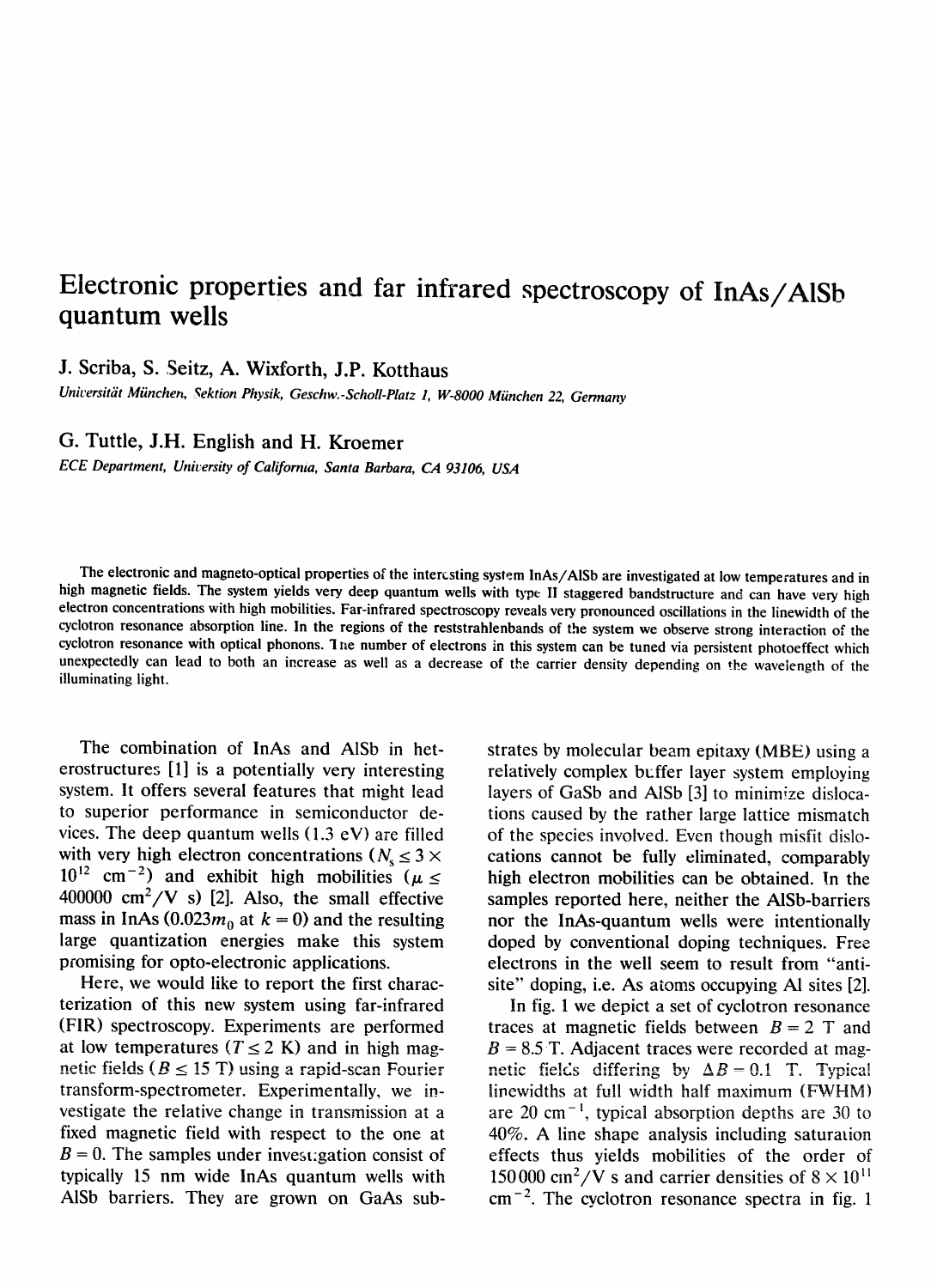

Fig. 1. Cyclotron resonance measurements between 2 and 8.5 T with  $\Delta B = 0.1$  T. Oscillation of the absorption depth can be explained in terms of filling factor-related screening. The very sharp  $\cdot$  vucture around 195 cm<sup>-1</sup> is an artefact of the FIR spectrometer (velocity peak).

exhibit very pronounced oscillations in both absorption depth as well as in linewidth similar to these reported earlier on the InAs/GaSb system [4]. The amplitude of these oscillations decreases with decreasing magnetic field. This behaviour has been interpreted in terms of filling factor-related screening effects. Comparison with magnetotransport measurements on the same sample shows coincidence of the most pronounced absorption minimum around 155  $cm^{-1}$  with the integer filling factor  $v = N_s/N_L = 6$ , where  $N_L =$ *eB/h* denotes the degeneracy of a Landau level at the magnetic field B. At integer filling factors the localization of the carriers leads to a reduced self-consistent screening of scattering centers and potential fluctuations as has originally been suggested by Das Sarma [5]. At low magnetic fields the Landau levels overlap thereby reducing the modulation of screening behaviour. The overall envelope of the CR spectra thus reflects the Shubnikov-de Haas oscillations of the magnetoconductivity  $\sigma_{xx}$  where minima of the CR amplitude (i.e. transmittance maxima) coincide with minima in  $\sigma_{xx}$ .

At higher magnetic fields  $(B > 8.5 T)$  we observe additional modifications of the CR lineshape, which are of different origin, namely the interaction with optical phonons. This, too, has been observed previously in the InAs/GaSbsystem [6]. Specifically, deviations in the CR lineshape are visible at the frequencies of the TOand LO-phonons of the polar layers embedded in our system. Fig. 2 shows additional structure at  $220 \text{ cm}^{-1}$  corresponding to the frequency of the InAs TO-phonon (218.5 cm<sup>-1</sup>), at 230 cm<sup>-1</sup>,  $(TO_{\text{GaSb}} = 230.5 \text{ cm}^{-1})$ , at 240 cm<sup>-1</sup> (LO<sub>GaSb</sub> = 240.0 cm<sup>-1</sup>) and at 244 cm<sup>-1</sup> (LO<sub>InAs</sub> = 242.5  $cm^{-1}$ ). Since these layers (except GaAs) are thin, no real reststrahlen bands are formed between these frequencies. Similar to the results of ref.  $[\mathbf{b}]$ we believe that most of the structure in the CR lineshape is of purely macroscopic dielectric origin and can be explained by a multilayer transmission model. The explanation is strongly supported by the fact that GaSb is only present in both the cap and the buffer layers which are remote from the quantum well so that no electronic interaction is to be expected. Only the



Fig. 2. Cyclotron resonance measurements between 8 and 11 T. Coupling to optical phonons leads to distortions of the CR lineshape dae to the divergence of the dielectric function at the phonon energies. This is most pronounced in the present figure around the energy of the GaSb TO phonon (230.5  $cm^{-1}$ ).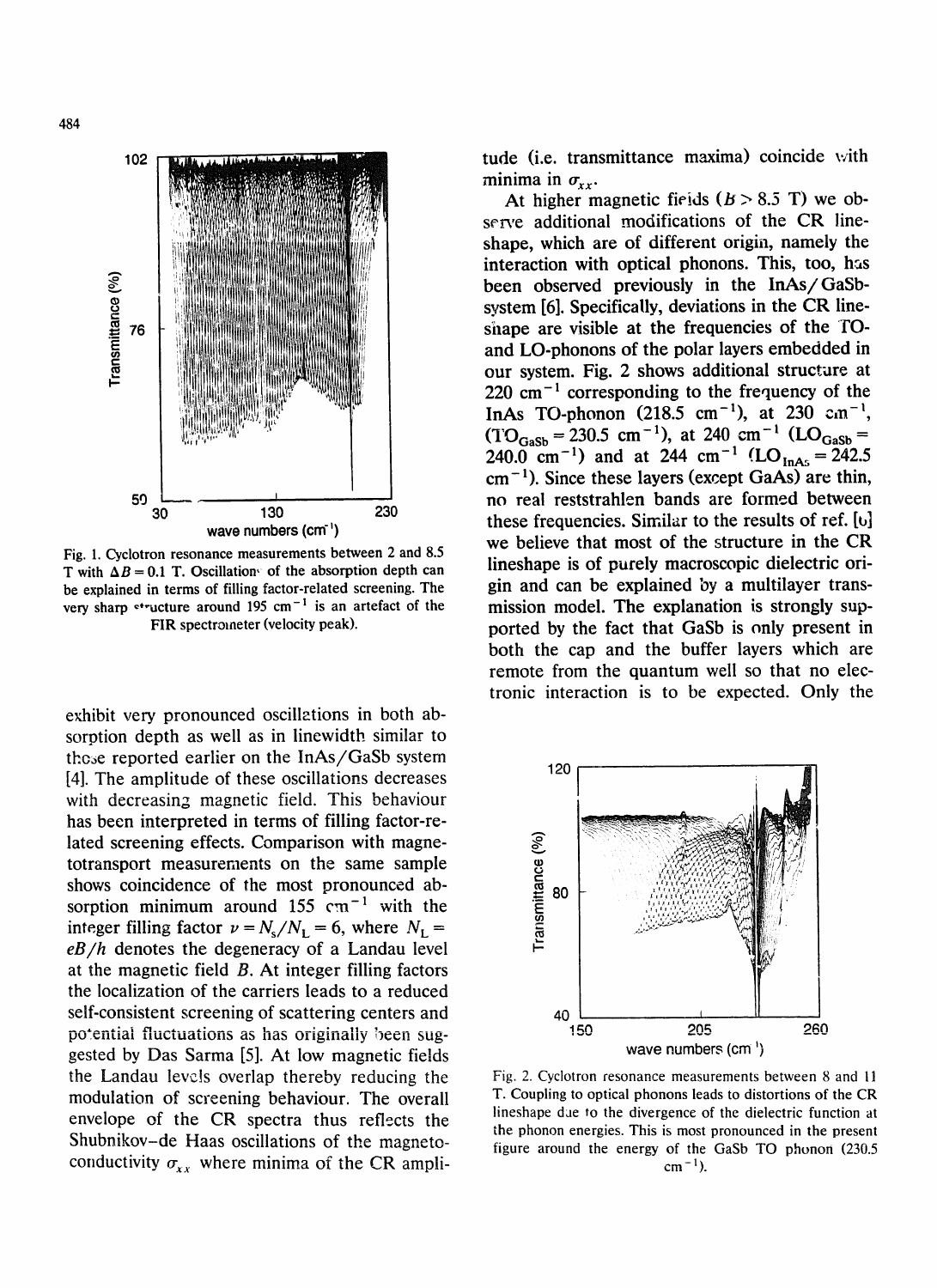

Fig. 3. Effective mass vs. carrier density of several quantum wells. Solid lines represent calculations taking into account nonparabolicity. The symbols represent experimentr~ **Jata as** obtained from CR measurements. Different open symbols represent different samples of well width  $w = 15$  nm, filled symbols depict the results for various 12 nm wide wells.

splitting of the CR in the vicinity of the  $LO<sub>InAs</sub>$ frequency  $(242.5 \text{ cm}^{-1})$  strongly depends on the carrier density. This may arise from the fact that, by tuning the carrier density, we also tune the Landau level filling factor associated with the magnetic field corresponding to a given CR position. Resonant polaron effects [7] are predicted to strongly depend on the actual screening and thus would crucially depend on the position of the Fermi energy with respect to the Landau levels. A detailed study of resonant LO-polaron effects therefore requires a fine tunability of the carriers density, e.g. by field effect, which is not available to us, to date.

Due to the small band gap of InAs  $(0.4 \text{ eV})$ , the quantum well system exhibits strong nonparabc"-:ty. From the CR positions we extracted the  $e^{ct}$  ective mass in the quantum well for the different samples investigated. Since we can change the carrier density within certain limits by persistent photoeffects (see below), we are able to study the dependence of the mass  $m^*$  on the Fermi energy. This is depicted in fig. 3, where we plot  $m^*$  versus  $N_s$  for various samples of different quantum well widths together with results of a simple calculation. Here, we assume the quantum well to be infinitely deep, implicating subband energies of  $E_n = E_1 n^2$   $(n = 1, 2, ...)$ . We include only one occupied subband and then calculate the energy dependence of the effective mass according to the Kane-model [8], given by

$$
m^*(E) = m^*(0) \left( 1 + \frac{2(F_1 + E_F)}{E_{\rm gap}} \right).
$$

Qualitatively the theoretical results and the experimental values are in good agreement. Judging the quantitative accuracy one should keep in mind that the determination of the electron density by means of CR-lineshape analysis is usually accurate only within 5 to 10%. Considering these limitations the simple analytical model has proven to be a very good approach to describe the nonparabolicity in the lnAs/AISb-quantum well.

To vary the carrier density in the quantum well we used the persistent photoeffect by illuminating the samples with light emitting diodes (LED). A consequential increase of the carrier density which remains persistent at low temperatures is common in various heterostructures and bulk semiconductors and is usually attributed to the photoionization of donors, namely  $DX$ -centers [9]. Initial transport measurements [3] revealed that in the InAs/AlSb-system, in contrast, the carrier density can be reduced persistently by illumination. Such a persistive decrease is unusual. On GaAIAs/AlGaAs-heterostructurcs experiments have shown a decrease only under continuous illumination with comparable high energy densities [10]. Moreover, our experiments show that in the InAs/AISb-system both positive and negative persistent photoeffects coexist where the sign of the change of the carrier density depends on the wavelength used for illumination.

Fig. 4 shows three CR-traces at a fixed magnetic field of  $B=8$  T at  $T=2$  K. The trace recorded after cooling down the sample in the dark is marked as "initial". After illuminating tht sample with a green LED ( $E \approx 2$  eV) the CR drastically loses oscillator strength which indicates a decrease in carrier density. As expected for a nonparabolic system the CR-position given by  $\omega_c = eB/m^*$  also shifts to a higher frequency. However, when the sample is illuminated with an IR-LED ( $E \approx 1.2$  eV), the CR-absorption depth increases and its position shifts to a lower frequency in accordance with an increase of the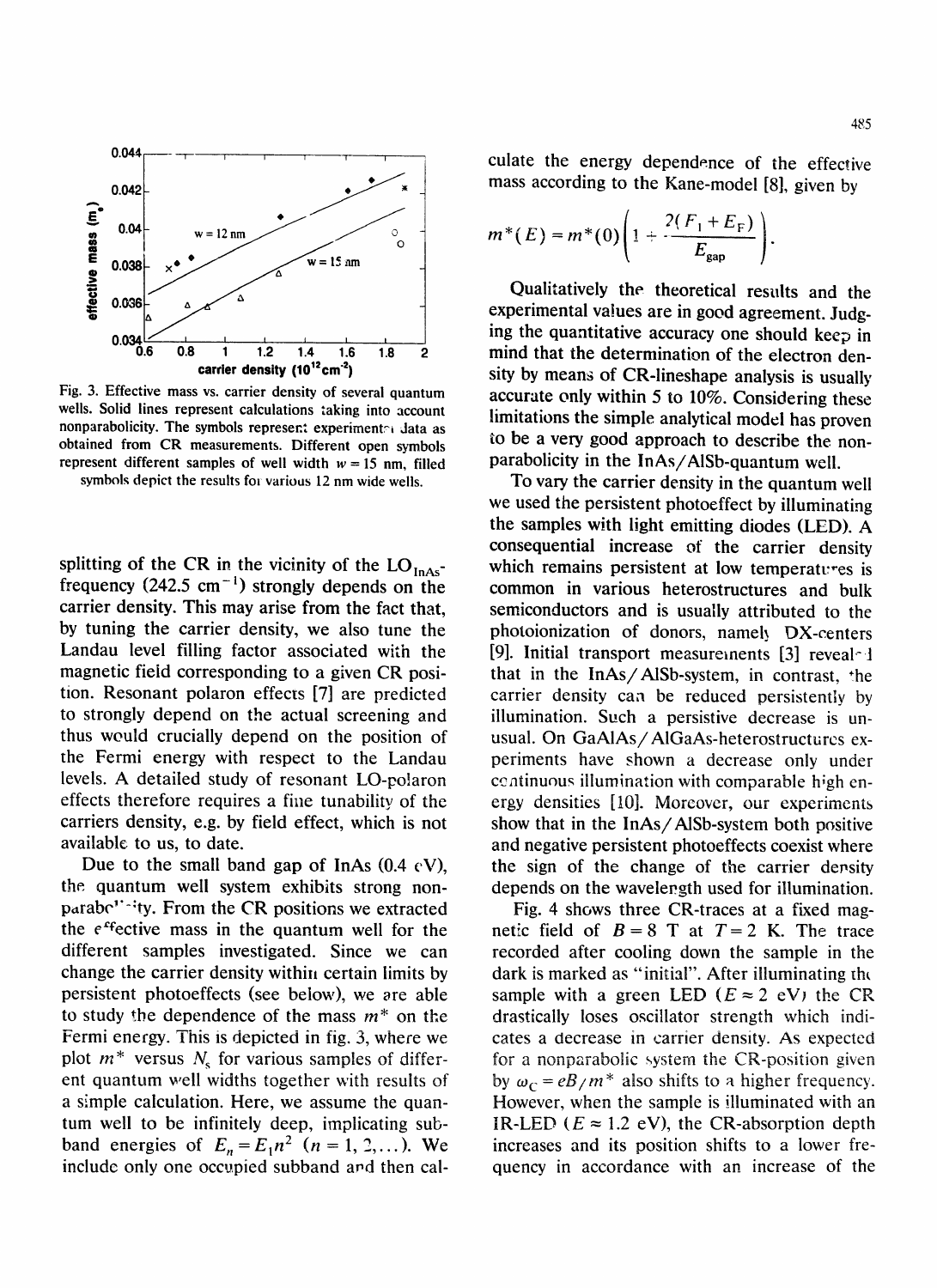



Fig. 4. Three CR-traces at  $B = 8$  T were recorded after cool down (initial) and after illumiration with a green and an IR-LED. Carrier densities increase or decrease oepending on the wavelength of the illuminating light, causing a change in absorption depth and position.

carrier density. Both effects are reversible so that by illuminating the sample with green and infrared light subsequently, the carrier density can be "switched" between two values. This switching behaviour is also detectable in transport measurements at temperatures up to  $T = 77$  K. Presently, we are investigating the time scale of the mechanisms involved which could be interesting in the context of optical signal processing.

Experiments are being prepared to study the photoeffects in detail, especially to determine the threshold photon energy at which the effect changes sign. Presently, we propose the following approach to understand the mechanism. At photon energies smaller than the AISb band gap  $(E<sub>g</sub> = 1.4$  eV), we assume that donors in the AISb can be ionized. Some of the photoelectrons are

expected to migrate into the quantum well causing an increase of the carrier density. If the photon energy is larger than the AISb bandgap electron-hole pairs are generated. Due to the staggered (type II) band lineup at the AISb/ InAs-interface most of the holes move towards the quantum well while only some of the created electrons fill the well. Duc to the overlap of the wave functions the holes recombine with electrons in the well, causing a net decrease of the electron densitv.

In summary, we have reported on the electronic and magneto-optic properties of the promising material combination InAs/AISb yielding very deep quantum wells with high carrier densities and high mobilities. Analysis of cyclotron resonance absorption reveals large quantum oscillations both in intensity as well as in lineshape. These oscillations are explained in terms of a filling factor-related screening behaviour of the electron system. We observe interaction between the CR and optical  $\mu$  nonons in the system. A simple analytic calculation including nonparabolicity explains quantitatively rather well the observed strong density-dependence of the effective mass in the InAs-quantum well. The system exhibits both negative and positive persistent photoeffects. These effects lead to a multistable switching behaviour of the conductivity of the samples.

We wish to thank E. Batke, U. Merkt, S. Subbanna and A.C. Gossard for valuable discussions. Also, the financial support by the Office of Naval Research, the Volkswagen Stiftung and a Hewlett-Packard fellowship for one of us (G. T.), is gratefully acknowledged.

## References

- [1] C.A. Chang, L.L. Chang, E.E. Mendez, M.S. Christie and L. Esaki, I. Vac. Sci. Technoi. B 2 (1984) 214.
- [2] G. Turtle, H Kroemer and J.H. English, J. Appl. Phys. 67 (1990) 3032.
- [3] G. Tuttle, H. Kroemer and J.H. English, J. Appl. Phys. 65 (1989) 5239.
- [4] D. Heitmann, M. Ziesmann and L.L. Chang, Phys. Rev. B 34 (1986) 7463.